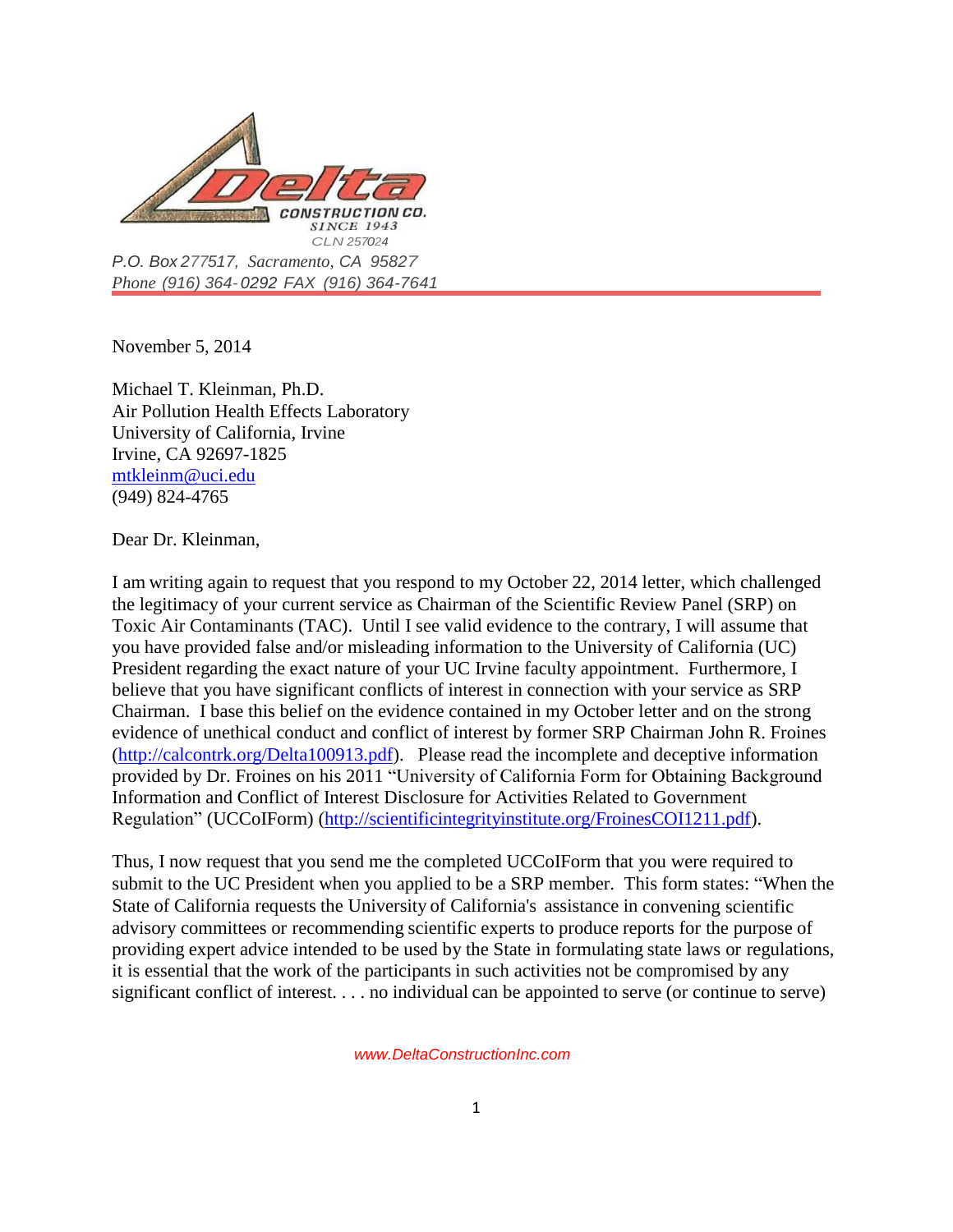Michael T. Kleinman, Ph.D. November 5, 2014

on a UC-convened scientific advisory committee or serve as a UC-recommended scientific expert or peer reviewer when the report(s) developed by such service are intended to be used by the State as part of the official process for developing government laws or regulations, if the individual has a conflict of interest that is relevant to the functions to be performed. . . ."

I continue to be very troubled by the fact that the SRP has repeatedly refused to reconsider its 1998 identification of diesel particulate matter (PM) as a TAC, in spite of overwhelming evidence that there are no "premature deaths" in California due to diesel PM, that diesel PM represents only a tiny portion of the total PM2.5 in California, that the 1998 identification was based on highly contested evidence that did not apply to California, and that most SRP members were serving improperly/illegally when the 1998 identification was made. Furthermore, there is no public health need to reduce diesel PM because 50 of the 58 California counties reported ZERO "unhealthy" days during 2011-2013 due to PM2.5, as stated in Appendix C of the 2014 CAPCOA Report "California's Progress Toward Clean Air" [\(http://www.capcoa.org/wp](http://www.capcoa.org/wp-content/uploads/2014/04/CA_Progress_Toward_Clean_Air_Report_2014.pdf)[content/uploads/2014/04/CA\\_Progress\\_Toward\\_Clean\\_Air\\_Report\\_2014.pdf\)](http://www.capcoa.org/wp-content/uploads/2014/04/CA_Progress_Toward_Clean_Air_Report_2014.pdf).

However, CARB continues to justify and implement the CARB Truck and Bus Regulation by claiming that "In 1998, California [i.e., SRP] identified diesel particulate matter as a toxic air contaminant based on its potential to cause cancer, premature death, and other health problems" and by ignoring the massive amount of evidence that diesel PM is not harming Californians. This INVALID Regulation is having devastating consequences for thousands of California businessmen like me. For instance, the May 6, 2014 CARB News Release provides details on the \$2,177,813 in fines that have recently been assessed against 256 California companies for Truck and Bus Regulation violations [\(http://www.arb.ca.gov/newsrel/newsrelease.php?id=610\)](http://www.arb.ca.gov/newsrel/newsrelease.php?id=610). Most of these companies operate in counties with ZERO "unhealthy" days due to total PM2.5, including the tiny portion from diesel engines. Yet these companies are being forced to comply with costly unjustified regulations and they face massive fines as well.

The companies paying the highest fines were: Thermo King Corporation - \$213,200, California Gas Transport - \$136,125, GC Harvesting - \$120,000, KS Industries, Inc. - \$230,250, Roly's Trucking - \$58,000, White Arrow- \$50,700, THX Transport - \$50,000. The companies involved in 40 other settlements paid about \$870,000: Altos Brothers Trucking, Amador Transit, A.M. Ortega Construction, Inc., Apple Valley Unified School District, Arctic Glacier Ice, Inc., Bear Valley Electric Service, Berryessa Garbage Service, California American Water, Capital Drum, Inc., Cardenas Markets, Inc., CR&R Waste & Recycling, Daly Movers, Inc., Dash Transport, Inc., Dolphin Express/ Dolphin Transport, ESTES West, File Keepers, LLC, F.N.F Rolloff Services, Hansen & Adkins Auto Transport, Jerry Melton & Sons Construction Inc., JLV Transport LLC, Lakeport Disposal Company, Inc., Mike Tamana freight Lines, LLC, Mountainside Disposal, Inc., MVP Trucking, Inc., Old Durham Wood Co., Oltmans Construction, Pacific Green Trucking, Pemer Packing Company, R &F Disposal, Redwood Debris Box, Reeve Trucking, Rodolfe Nunez DBA Nunez Transport, Selma Disposal & Recycling, Inc., Smartway Express, Sterling Express Services, Transloading Express, Inc.,